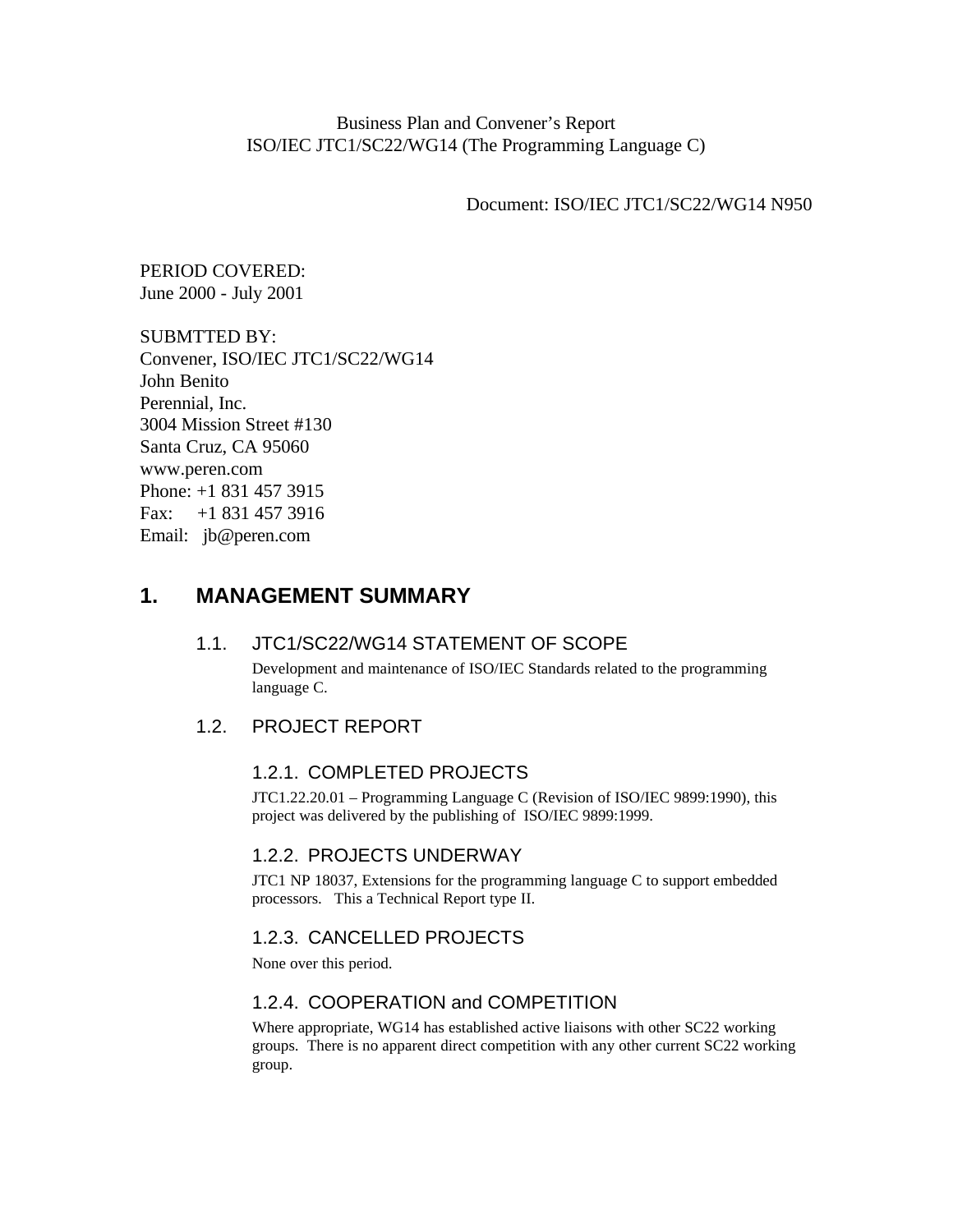# **2. PEROID REVIEW**

# 2.1. MARKET REQUIREMENTS

WG14 feels that it is responding to user community pressure and to implementers concerns by revising the ISO/IEC 9899 standard on schedule. WG14 believes this new ISO/IEC 9899:1999 answers these concerns and keeps the International Standard for the C programming language current with today's programming trends and market. The evolution of Object Oriented programming, numerical extensions that were proposed by J11.1, internationalization, advancements in character set standardization, cross-language standards and cross-language bindings all were considered in the newly revised standard. These issues were also taken into consideration when request for the newly approved project JTC1 NP 18037 was submitted. Most of these issues where not considered during the technical discussions for the original ISO C Standard ISO/IEC 9899:1999. Please, see document ISO/IEC JCT 1/SC22 N2265 "Charter for the Revision of the C Standard" for more details.

# 2.2. ACHIEVEMENTS

WG14 produced the ISO/IEC 9899:1999, a revision of ISO/IEC 9899:1990. WG14 also worked on Defect Reports, keeping the Defect Report Log current for 9899:1999, publishing a Technical Corrigendum 1. A new work item has also been approved, see ISO/IEC SC22 N3120, a Technical Report type II, "Extensions for the programming language C to support embedded processors". WG14 has made very good progress, submitting WG14 N948 to SC22 for registration ballot, see SC22 N3269.

# 2.3. RESOURCES

WG14 meets two times per year in co-located technical sessions with the US committee J11. Over the past year, WG14 has timed its technical sessions to coincide with WG21, allowing those technical experts that would like to attend both technical sessions the opportunity to do so. (The WG14 Convener would like to thank the WG21 Convener for the extended effort it takes to coordinate common meeting locations and liaison between the two working groups.) Twelve countries participate by attending these meetings or by being involved in the technical discussions that take place over the reflector. The countries are: Australia, Canada, Denmark, France, Germany, Ireland, Japan, Netherlands, Norway, Sweden, UK, and the USA.

WG14 has been monitoring the cross-language standards activities, and are using the ISO/IEC JTC 1/WG20 guidelines on extended characters. WG14 has also keep apprised of the requirements of the LIA-1, 2 standards.

WG14 liaison appointments are:

| Group            | Name                           | Person assigned |
|------------------|--------------------------------|-----------------|
| WG11             | Language Independent Datatypes | Keld Simonsen   |
| WG15             | Posix                          | Keld Simonsen   |
| WG20             | Internationalization           | Keld Simonsen   |
| WG <sub>21</sub> | $( )++$                        | John Benito     |

# **3. FOCUS NEXT WORK PERIOD**

WG14 will focus on the new work item JTC1 NP 18037, a type II technical report; see ISO/IEC SC22 N3120 and ISO/IEC SC22 N3269. The Committee discussed several other possible new work items, but has not reached consensus on any of the remaining items yet. The items identified to discuss are: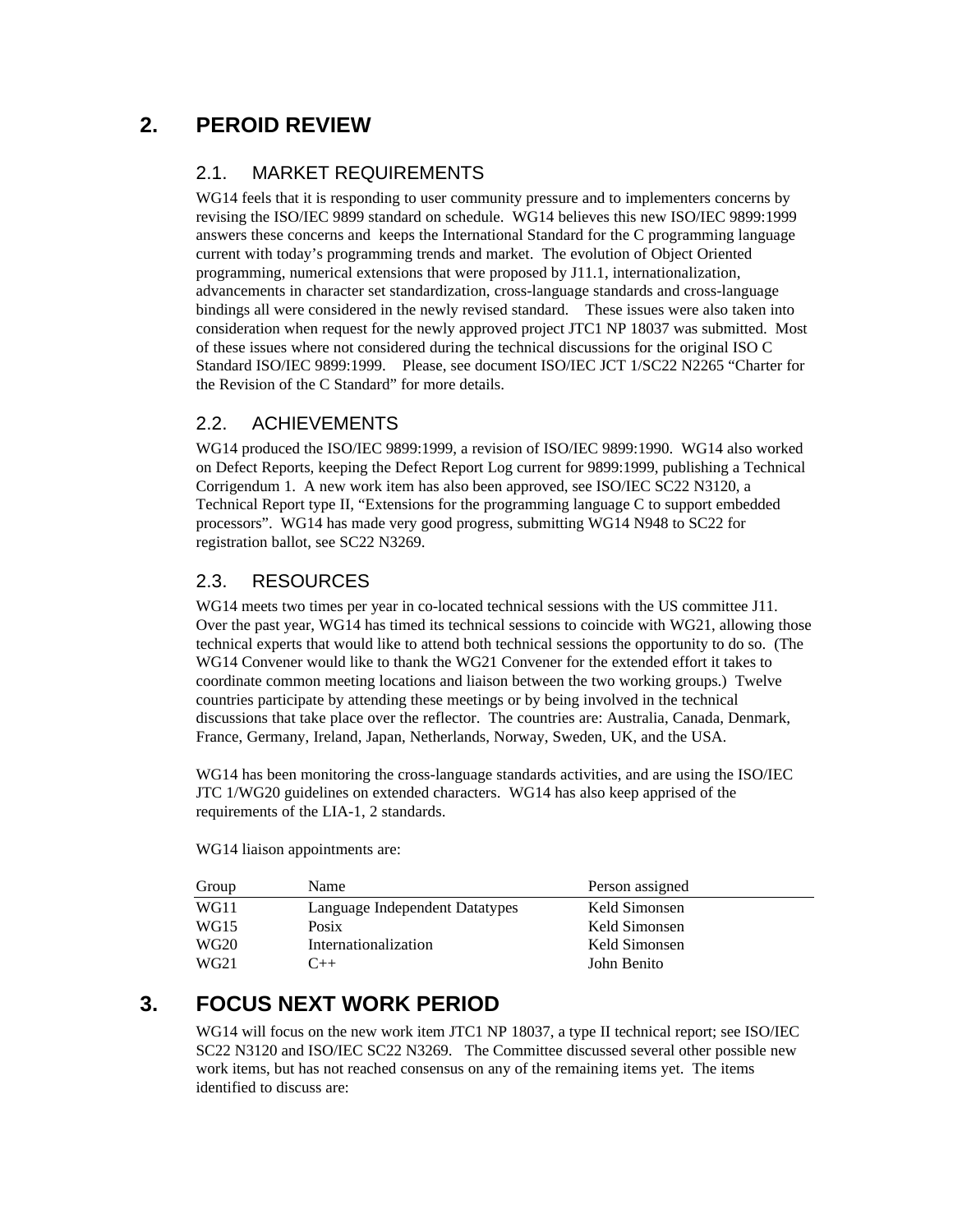- 1. Conformance
- 2. Sequence Points
- 3. Time

### 3.1. DELIVERABLES

None.

#### 3.2. STRATEGIES

WG14 believes that routine handling will suffice to complete the progress desired.

#### 3.3. RISKS

No problems are anticipated.

### 3.4. OPPORTUNITIES

None.

# 3.5. WORK PROGRAM PRIORITIES

WG14 will concentrate on the new work item NP 18037, however WG14 will still respond to Defect Report logged for the current ISO/IEC 9899:1999 Standard.

# **4. OTHER ITEMS**

# 4.1. POSSIBLE ACTION REQUESTS AT FORTHCOMING PLENARY

WG14 would like to make the Technical Corrigendum 1 for 9899:1999 publicly available on the WG14 web page. Permission was granted to place the two Technical Corrigenda for 9899:1990. WG14 believes the C community would be well served to have the exact text of the Technical Corrigendum 1 publicly available. Like software patches that are publicly available (but the full software is not), this Technical Corrigendum 1 contains only the changes, not the entire C Standard. Thus, this should cause no revenue loss with regard to sales of the entire text. Already, some ISO members distribute the Technical Corrigendum free of charge. Thus, freely distributing the Technical Corrigendum should cause little or no revenue loss. In summary, WG14 feel the good far outweighs any bad effects of putting the Technical Corrigendum on our public Web site, and thereby request permission to do so.

# 4.2. WG14 SUPPORTS SC22 N2718

WG14 supports the action requested in ISO/IEC JTC 1/SC22 N2718.

# 4.3. PROJECT EDITORS

The following individuals have been appointed project editors and backup project editors:

- JTC1.22.20.01 Programming Language C (Revision of ISO/IEC 9899:1990) Larry Jones (Project Editor), Douglas Walls (Backup Project Editor)
- JTC1 NP 18037, Extensions for the programming language C to support embedded processors. Willem Wakker (Project Editor)